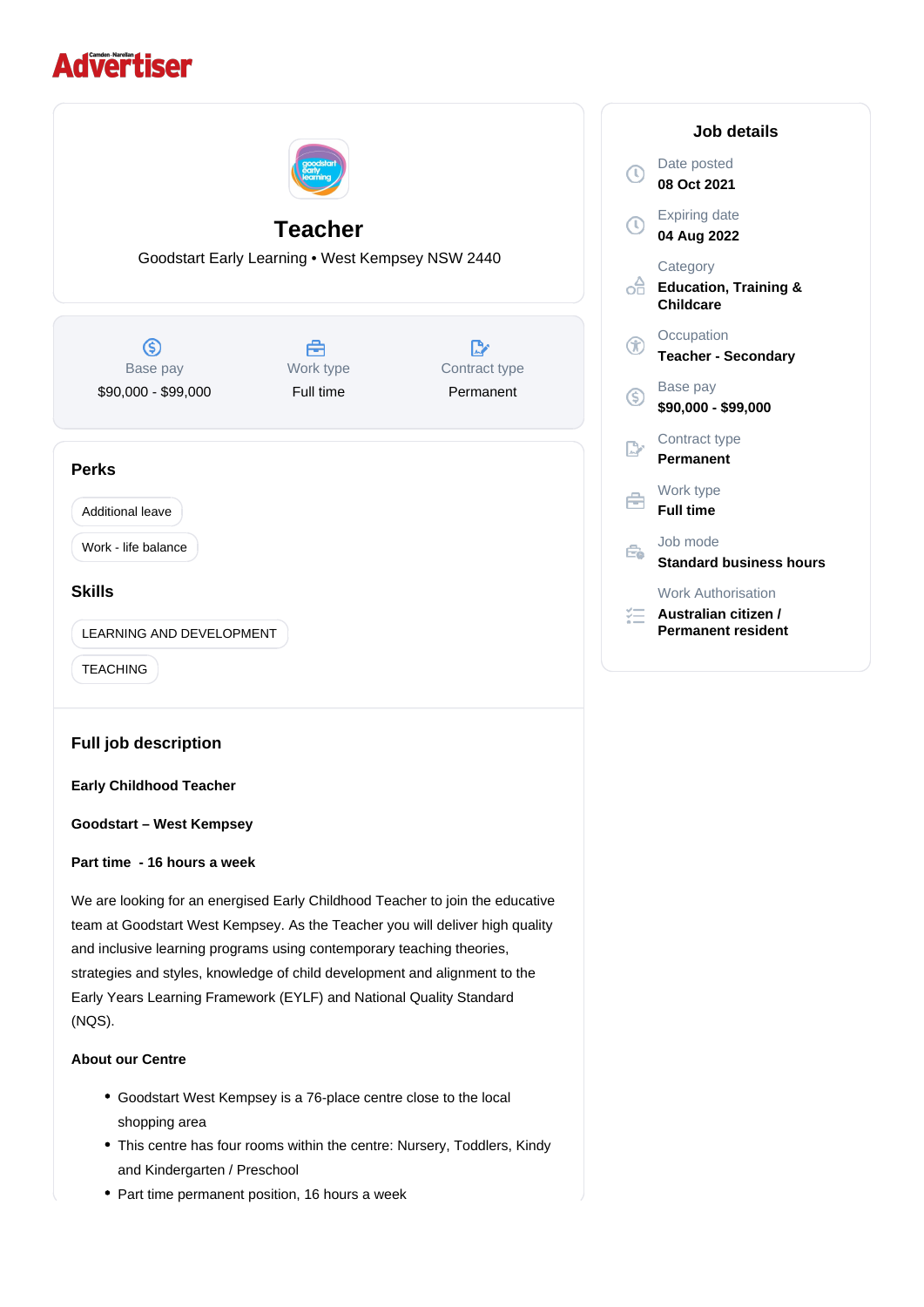- Supportive Centre Director who has been there for over 15 years
- Our Centre hours are 6:30am 6:00pm

### **Role Overview/ Responsibilities**

- This position is a float role that can be positioned in all rooms across the centre
- Lead and model the selection and implementation of effective pedagogical approaches to support children's learning and development outcomes.
- Design and implement engaging learning programs using knowledge of content, curriculum, children's needs, assessment and reporting requirements.
- Champion positive and meaningful relationships with children.
- Work collaboratively with colleagues to plan, evaluate and enhance learning outcomes for children.
- Develop engaging and inclusive learning environments that reflect the strengths, interests and needs of all children.
- Develop, select and use a range of informal, formal, diagnostic, formative and summative assessment strategies to assess children's learning and maintain high quality pedagogical documentation.
- Establish and maintain respectful collaborative partnerships with families to assess and support children's learning and wellbeing.
- Maintain a safe environment for children, families and team members.
- Contribute to a professional and positive work culture

## **About You**

- Hold a Bachelor of Early Childhood or equivalent qualification (ACECQA approved)
- Hold a current First Aid qualification
- Hold a valid WWCC
- Hold an up to date Professional Teachers Accreditation (state applicable)

## **The Benefits**

- Regular non-contact programming time
- Competitive above award wages
- Additional leave option to purchase for a greater work/life balance
- Professional pedagogical and operational centre support teams to assist in providing high quality educational programs
- Broad range of professional learning opportunities on offer
- Well-resourced classrooms
- Discounted child care fees

## **Supporting our people and protecting our children** ?

We are an equal opportunity employer that is proud of our inclusive and diverse work environment. We support and encourage individual growth and strong teams that are made up of many different cultures and backgrounds. ??